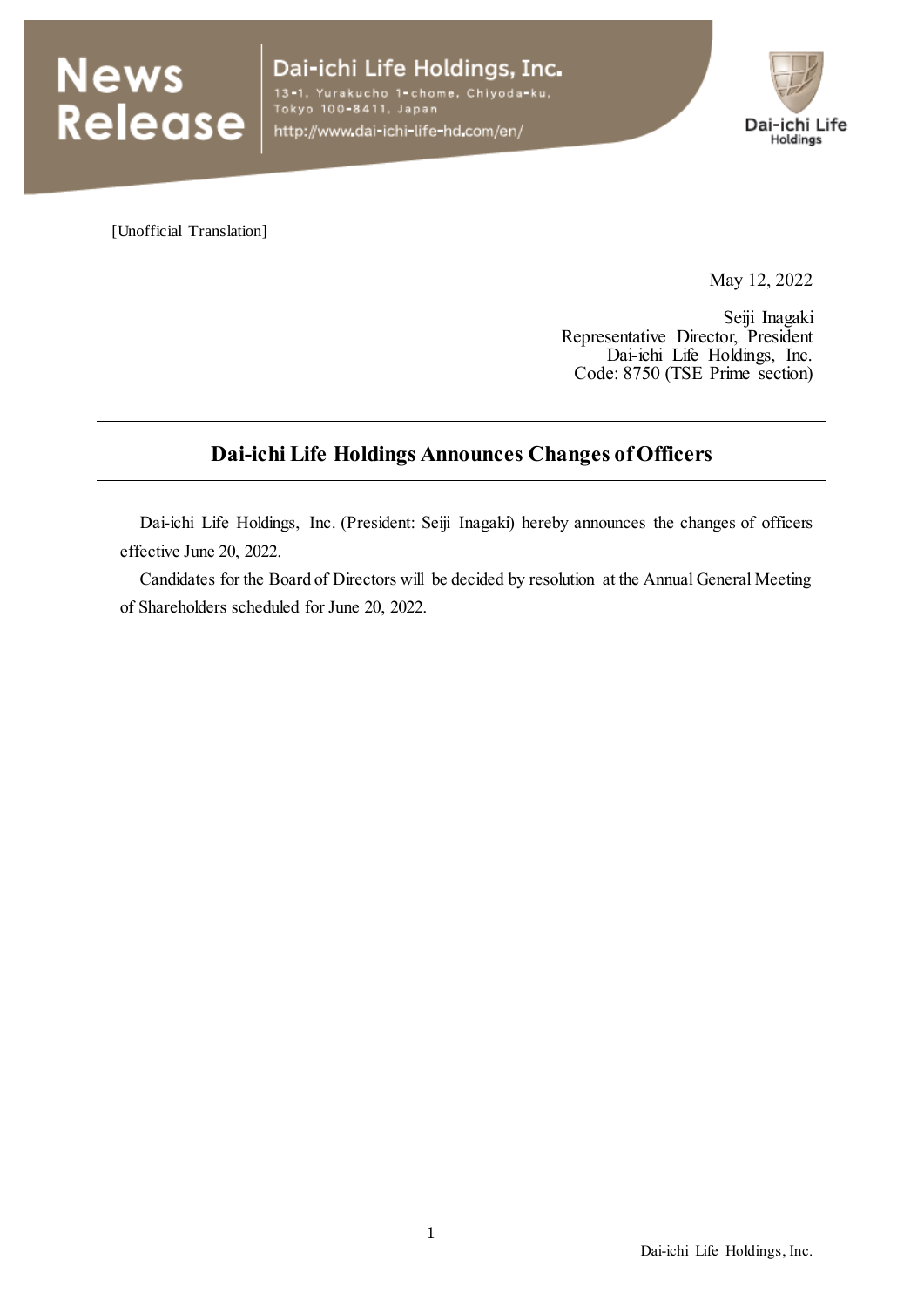### **1. Board of Directors**

#### (1) Candidates for New election

| Title                                            | Name                 |
|--------------------------------------------------|----------------------|
| Director                                         | Bruce Miller( $*1$ ) |
| Director (Audit and Supervisory Committee Member | Takahiro Shibagaki   |
| $(Full-Time)$                                    |                      |

\*1. Bruce Miller is a candidate for Outside Director.

### (2) Candidates for Re-election

| Title                                              | Name                |
|----------------------------------------------------|---------------------|
| Director, Chairman of the Board                    | Koichiro Watanabe   |
| Representative Director, President                 | Seiji Inagaki       |
| Representative Director, Senior Managing Executive | Tetsuya Kikuta      |
| Officer                                            |                     |
| Director, Managing Executive Officer               | Hiroshi Shoji       |
| Director, Managing Executive Officer               | Mamoru Akashi       |
| Director, Managing Executive Officer               | Toshiaki Sumino     |
| Director                                           | Koichi Maeda(*2)    |
| Director                                           | Yuriko Inoue(*2)    |
| Director                                           | Yasushi Shingai(*2) |
| Director (Audit and Supervisory Committee Member   | Fusakazu Kondo      |
| (Full-Time))                                       |                     |
| Director (Audit and Supervisory Committee          | Rieko Sato(*3)      |
| Member)                                            |                     |
| Director (Audit and Supervisory Committee          | Ungyong $Shu(*3)$   |
| Member)                                            |                     |
| Director (Audit and Supervisory Committee          | Koichi Masuda(*3)   |
| Member)                                            |                     |

\*2. Koichi Maeda, Yuriko Inoue and Yasushi Shingai are candidates for Outside Directors.

\*3. Rieko Sato, Ungyong Shu and Koichi Masuda are candidates for Outside Directors (Audit and Supervisory Committee Member).

#### (3) Retiring Directors

| Name           | Remarks                             |
|----------------|-------------------------------------|
| Hideo Teramoto | As of 23 June, he will be appointed |
|                | a Representative Director,          |
|                | President of The Dai-ichi Life      |
|                | Research Institute Inc.             |
|                |                                     |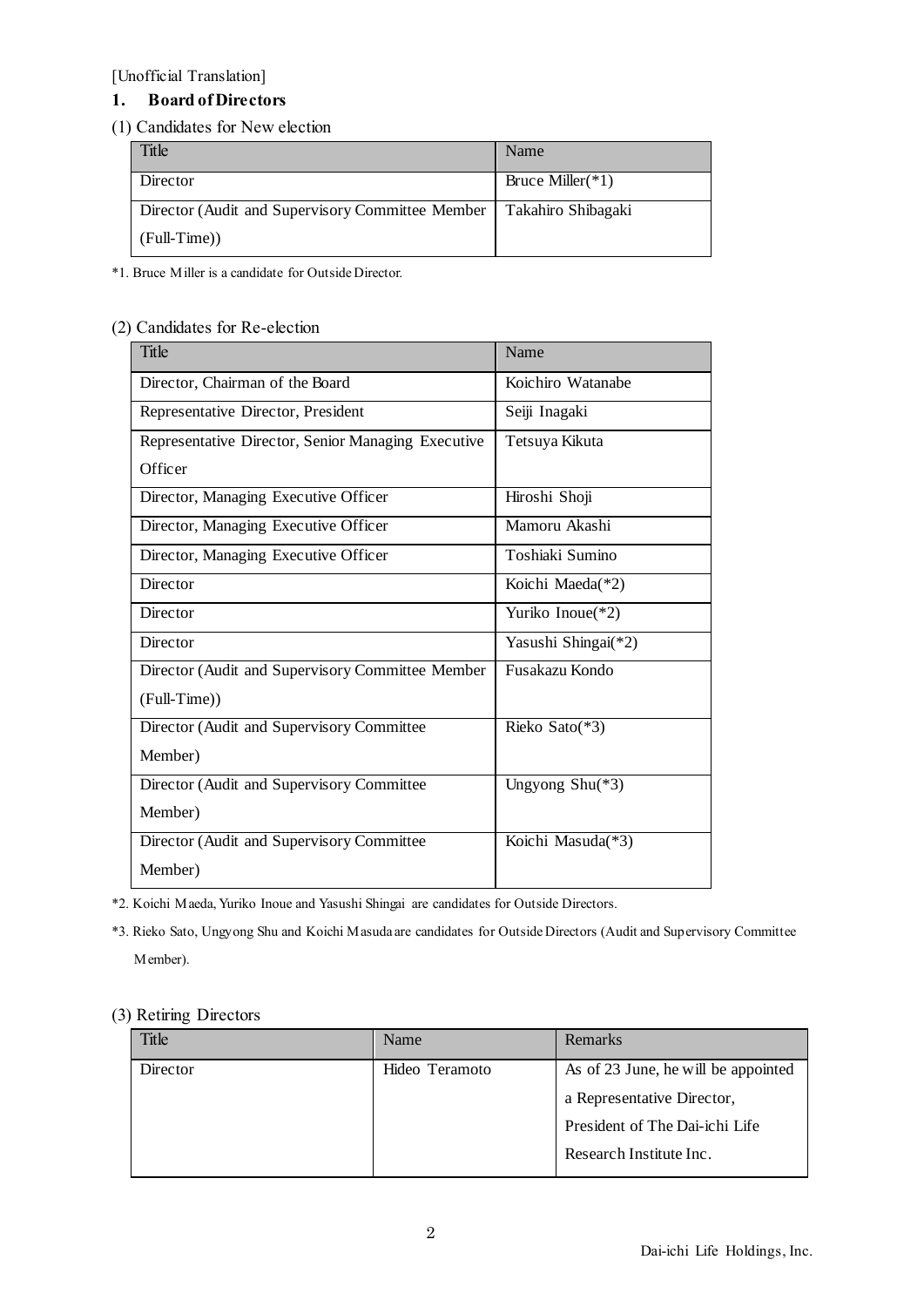| <b>Title</b>                    | Name                  | <b>Remarks</b> |
|---------------------------------|-----------------------|----------------|
| Director                        | George Olcott( $*4$ ) |                |
| Director (Audit and Supervisory | Morinobu Nagahama     | -              |
| Committee Member (Full-Time))   |                       |                |

\*4. George Olcott is an Outside Director.

#### **2. Executive Officers**

#### (1) New Appointment of Executive Officers

| Current Title              | Name              |
|----------------------------|-------------------|
| Managing Executive Officer | Kyoichi Saito(*5) |
| Executive Officer          | Atsuko Ochiai     |

\*5 Mr. Saito's appointment as a Managing Executive Officer is subject to approval by the authorities.

### (2) Retiring Officer

| Current Title            | Name           | <b>Remarks</b>                           |
|--------------------------|----------------|------------------------------------------|
| <b>Executive Officer</b> | Miki Kashizaki | Miki Kashizaki is an Executive Officer   |
|                          |                | of The Dai-ichi Life Insurance Co., Ltd. |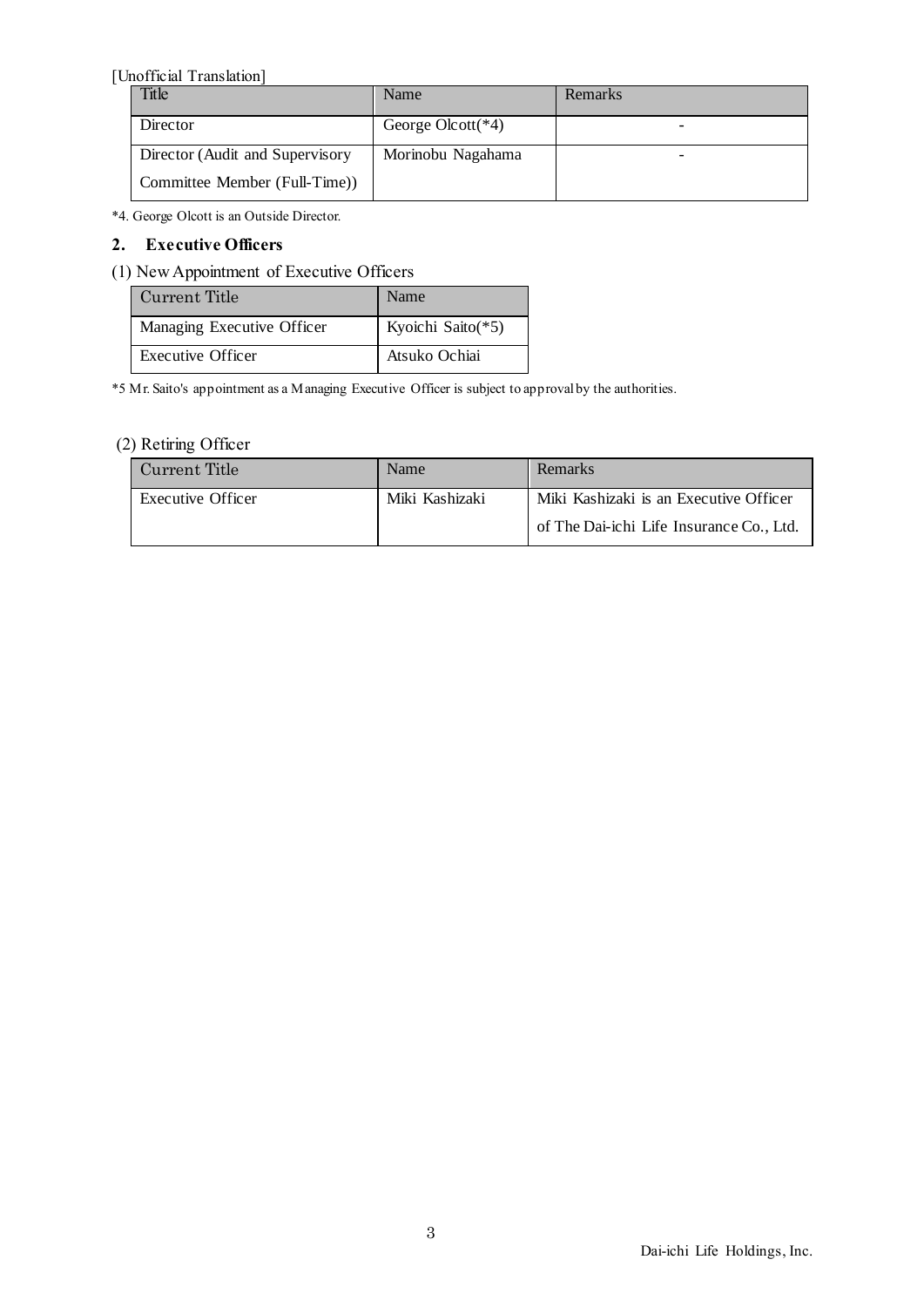# **Directors and Executive Officers as of June 20, 2022**

| Title                                                      | Name                  |
|------------------------------------------------------------|-----------------------|
| Director, Chairman of the Board                            | Koichiro Watanabe     |
| Representative Director, President                         | Seiji Inagaki         |
| Representative Director, Senior Managing Executive Officer | Tetsuya Kikuta        |
| Director, Managing Executive Officer                       | Hiroshi Shoji         |
| Director, Managing Executive Officer                       | Mamoru Akashi         |
| Director, Managing Executive Officer                       | Toshiaki Sumino       |
| Director                                                   | Koichi Maeda          |
| $\overline{D}$ irector                                     | Yuriko Inoue          |
| Director                                                   | Yasushi Shingai       |
| Director                                                   | <b>Bruce Miller</b>   |
| Director (Audit and Supervisory Committee Member (Full-    | Takahiro Shibagaki    |
| Time))                                                     |                       |
| Director (Audit and Supervisory Committee Member (Full-    | Fusakazu Kondo        |
| Time))                                                     |                       |
| Director (Audit and Supervisory Committee Member)          | Rieko Sato            |
| Director (Audit and Supervisory Committee Member)          | Ungyong Shu           |
| Director (Audit and Supervisory Committee Member)          | Koichi Masuda         |
| Senior Managing Executive Officer                          | Masamitsu Nambu       |
| Senior Managing Executive Officer                          | Masao Taketomi        |
| Senior Managing Executive Officer                          | Fuji Takashi          |
| Senior Managing Executive Officer                          | Yuji Tokuoka          |
| Managing Executive Officer                                 | Norimitsu Kawahara    |
| Managing Executive Officer                                 | <b>Ichiro Okamoto</b> |
| Managing Executive Officer                                 | Kyoichi Saito         |
| Managing Executive Officer                                 | Hidehiko Sogano       |
| Managing Executive Officer                                 | Shoji Takeuchi        |
| <b>Executive Officer</b>                                   | Hitoshi Yamaguchi     |
| <b>Executive Officer</b>                                   | Koichi Nishiyama      |
| <b>Executive Officer</b>                                   | Atsuko Ochiai         |
| <b>Executive Officer</b>                                   | Takehiko Eguchi       |
| <b>Executive Officer</b>                                   | Hideyuki Ohashi       |
| <b>Executive Officer</b>                                   | Jun Kuroda            |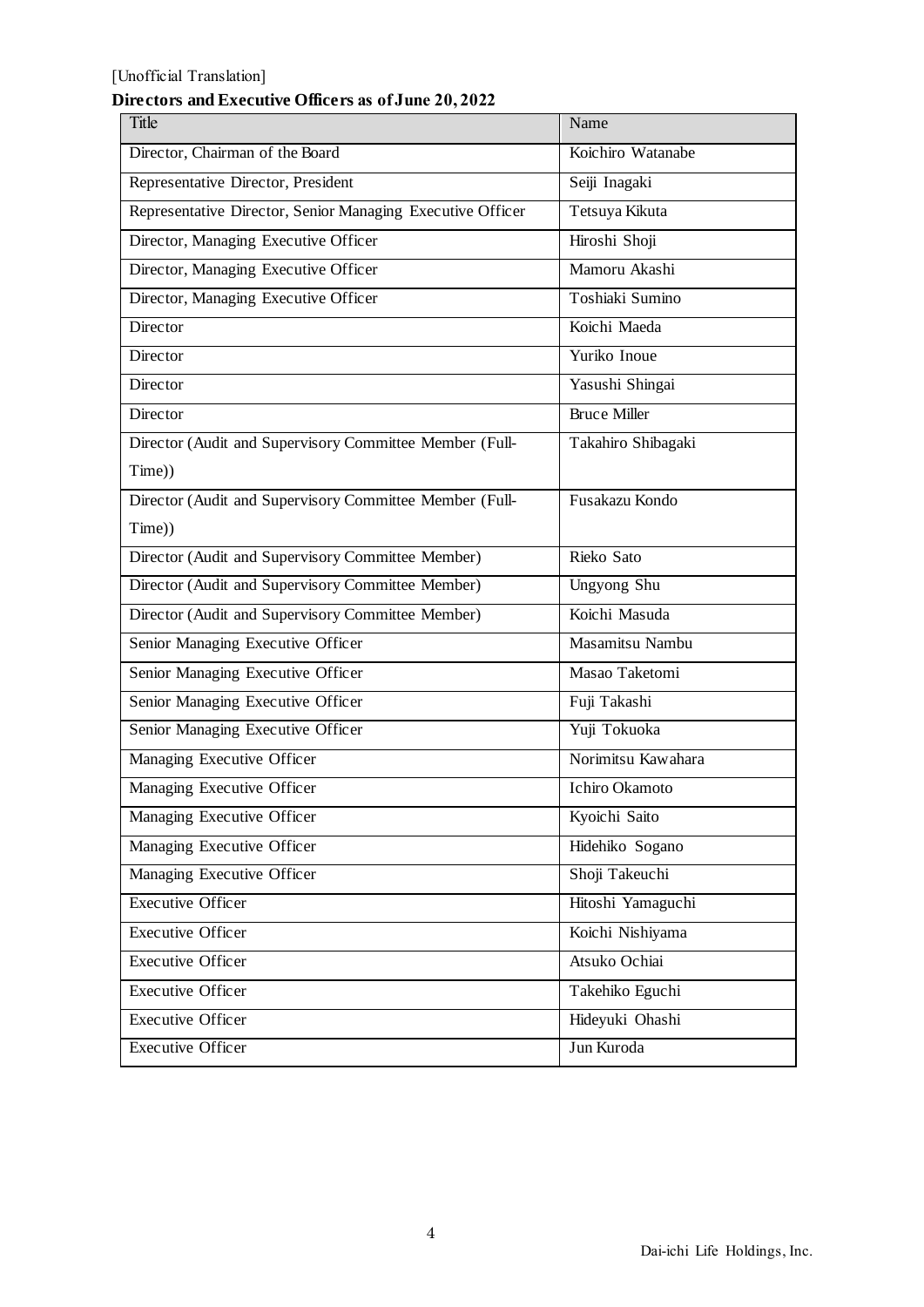## **Responsibilities and Delegation of Employees Duties, etc. as of June 20, 2022**

| Name and Title            | Responsibilities                                            | Delegation, etc.       |
|---------------------------|-------------------------------------------------------------|------------------------|
| Seiji Inagaki             |                                                             |                        |
| (Representative Director, |                                                             |                        |
| President)                |                                                             |                        |
| [Chief Executive Officer] |                                                             |                        |
| Tetsuya Kikuta            | Corporate Planning Unit, Financial Planning Unit,           |                        |
| (Representative Director, | Retirement, Savings and Asset Management Business Unit      |                        |
| Senior Managing Executive |                                                             |                        |
| Officer)                  |                                                             |                        |
| [Chief Financial Officer] |                                                             |                        |
| Hiroshi Shoji             | Actuarial and Accounting Unit                               |                        |
| (Director, Managing       |                                                             |                        |
| Executive Officer)        |                                                             |                        |
| Mamoru Akashi             | Protection Business and CX Planning Unit                    |                        |
| (Director, Managing       | the matters regarding CX Design Strategy                    |                        |
| Executive Officer)        |                                                             |                        |
| Toshiaki Sumino           | International Life Insurance Business Unit(the matters      |                        |
| (Director, Managing       | regarding International Life Insurance Business in General) |                        |
| Executive Officer)        |                                                             |                        |
| Masamitsu Nambu           | Corporate Service Unit                                      |                        |
| (Senior Managing          |                                                             |                        |
| Executive Officer)        |                                                             |                        |
| Masao Taketomi            | The matters regarding The Dai-ichi Frontier Life Insurance  |                        |
| (Senior Managing          | Co., Ltd.                                                   |                        |
| Executive Officer)        |                                                             |                        |
|                           |                                                             |                        |
| Takashi Fujii             | International Life Insurance Business Unit (the matters     | Chief General Manager, |
| (Senior Managing          | regarding Asia Pacific Region)                              | Asia Pacific           |
| Executive Officer)        |                                                             |                        |
|                           |                                                             |                        |
| Yuji Tokuoka              | The matters regarding The Neo First Life Insurance Co.,     |                        |
| (Senior Managing          | Ltd.                                                        |                        |
| Executive Officer)        |                                                             |                        |
| Norimitsu Kawahara        | The matters regarding specific assignments                  |                        |
| (Managing Executive       |                                                             |                        |
| Officer)                  |                                                             |                        |
| Ichiro Okamoto            | The matters regarding specific assignments                  |                        |
| (Managing Executive       |                                                             |                        |
| Officer)                  |                                                             |                        |
| Kyoichi Saito             | Internal Audit Unit                                         |                        |
| (Managing Executive       |                                                             |                        |
| Officer)                  |                                                             |                        |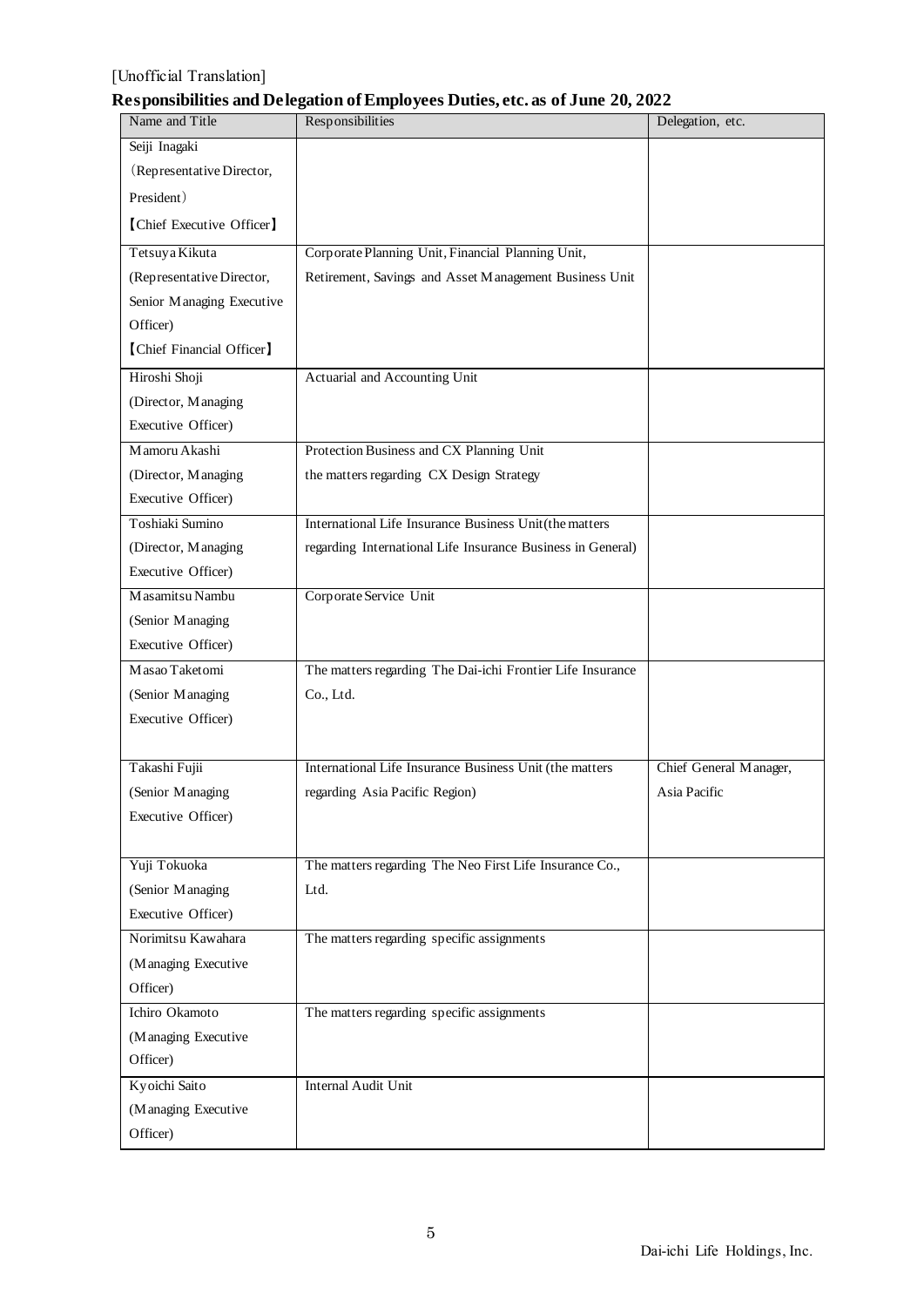[Unofficial Translation]<br>Name and Title Responsibilities Delegation, etc. Hidehiko Sogano (Managing Executive Officer) The matters regarding external activities and negotiations in the field of international regulations and climate change for the Group and International Life Insurance Business Shoji Takeuchi (Managing Executive Officer) Corporate Communication Unit Hitoshi Yamaguchi (Executive Officer) Human Resources Unit Koichi Nishiyama (Executive Officer) International Life Insurance Business Unit (the matters regarding North American Region) Chief General Manager, North America Atsuko Ochiai (Executive Officer) The matters regarding Diversity and Inclusion for the Group Takehiko Eguchi (Executive Officer) Innovation Strategy Unit General Manager of Innovation Strategy Unit Hideyuki Ohashi (Executive Officer) Risk Management Unit, Legal and Compliance Unit, General Manager of Risk Management Unit Jun Kuroda (Executive Officer) IT Business Process Unit General Manager of IT Business Process Unit

Note: Chief Officers (CXOs) are responsible for supervising the whole group with group -wide authorities in its own duties.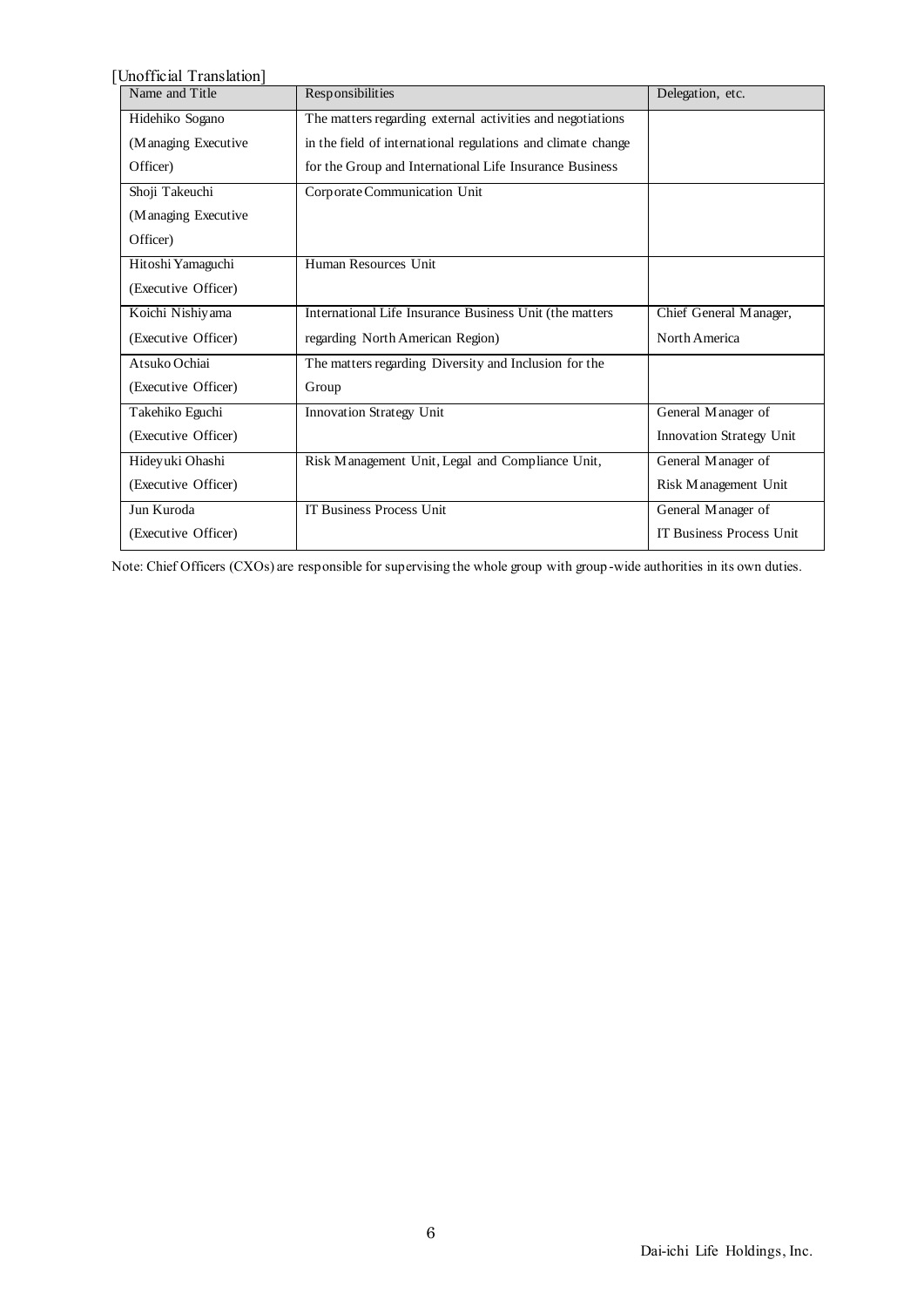# [Unofficial Translation] **Biography of Newly Appointed Directors**

| Name           | <b>Bruce Miller</b> |                                                                |
|----------------|---------------------|----------------------------------------------------------------|
| Date of Birth  | March 6th, 1961     |                                                                |
| Education      |                     | Graduated from The University of Sydney                        |
| Career History | February 1986       | Joined the Australian Government Department of Foreign Affairs |
|                |                     | and Trade                                                      |
|                | January 2001        | Assistant Secretary, Strategic Policy Branch                   |
|                | April 2003          | Assistant Secretary, North East Asia Branch                    |
|                | August 2004         | Minister-Counsellor (Political), Australian Embassy Tokyo      |
|                | May 2009            | Deputy Director-General, Australian Government Office of       |
|                |                     | National Assessments                                           |
|                | August 2011         | Australian Ambassador to Japan                                 |
|                | January 2017        | Director-General, Australian Government Office of National     |
|                |                     | Assessments                                                    |
|                | September 2018      | Professor Emeritus, Australian National University             |
|                | August 2020         | Chair, Australia-Japan Foundation (to present)                 |